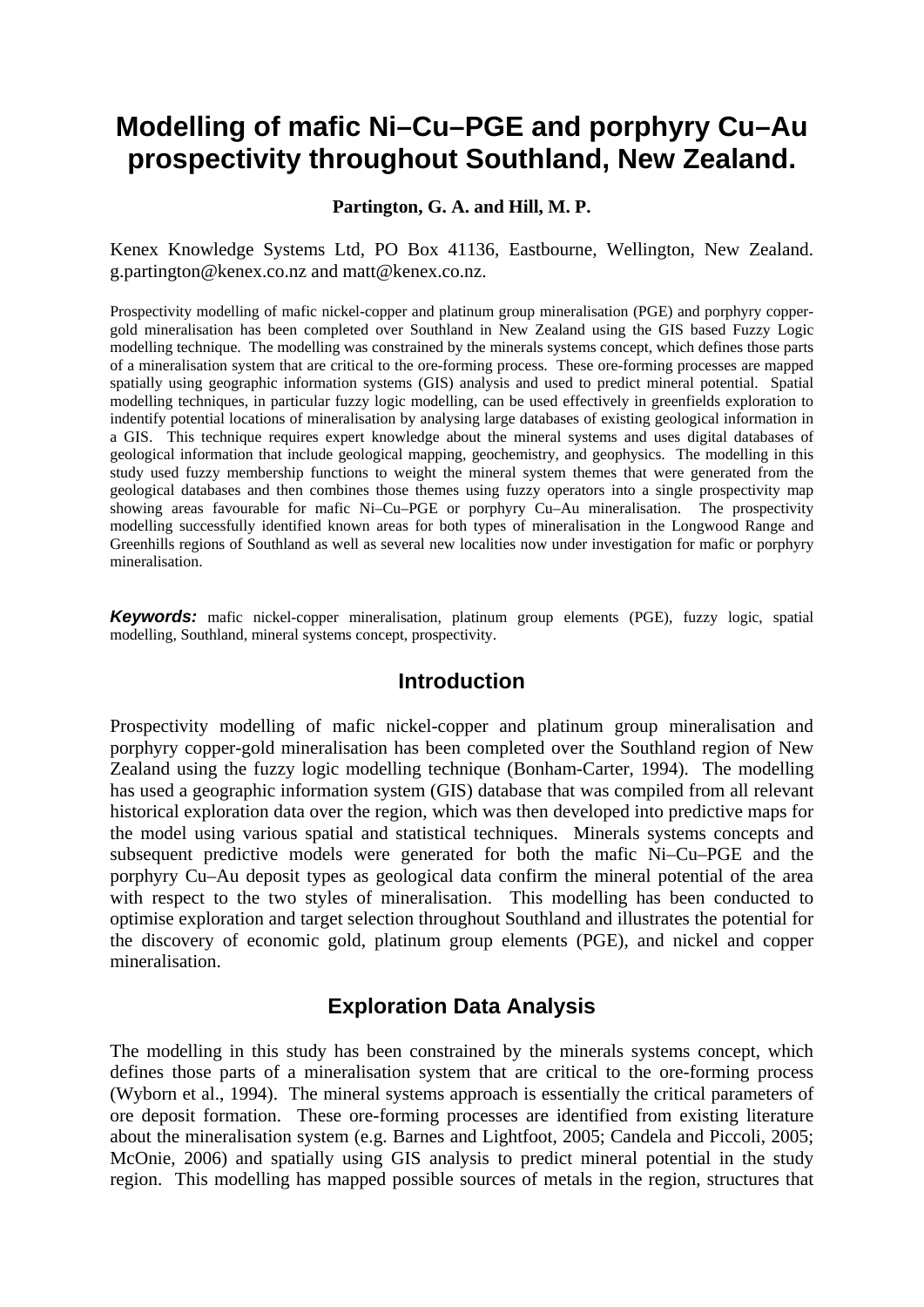could be used for fluid migration, zones ideally suited to host a mineral deposit and outflow zones that indicate a subsurface deposit. Ore deposit formation is precluded where a particular mineral system lacks one or more of these essential components. Being processbased, the application of the mineral systems approach is neither restricted to a particular geological setting nor limited to a specific ore deposit type; indeed, the flexibility of this approach allows for multiple ore deposit styles to be realised within a single mineral system, thereby acknowledging the inherent natural variability among deposits.

Data for the modelling has been acquired from historical exploration reports, geological mapping projects, online databases, and current exploration programmes in the region. Crown Minerals reports have been the main source of historical exploration results and these have been compiled into a digital database and include rock chip, stream, soil, and drill hole geochemistry. GNS Science QMAP geological mapping over Southland (Bishop and Turnbull, 1996; Turnbull, 2000; Forsyth, 2001; Turnbull and Allibone, 2003) has been used in this study with prospect scale mapping integrated where available from exploration reports. The GNS Science PETLAB online database was also used as a source of historical sample results and integrated into the digital database. Results from some current exploration programmes were also made available to this study and have been integrated into the digital database.

# **Spatial analysis**

Spatial data modelling requires a geological database from which predictive evidence for a particular deposit can be developed based on an exploration model and ideally training data sets based on historic mines. The relative weights for each predictive theme in the model then have to be statistically calculated or inferred from either expert knowledge or the training data set. The predictive maps are then combined according to the weights to calculate the probability of the undiscovered mineral resources. The Southland area contains no operating hard rock mines and has a limited number of mineral occurrences for porphyry Cu–Au and mafic Ni–Cu–PGE mineralisation. Therefore techniques that require training data, like weights of evidence, are not appropriate and fuzzy logic modelling is more appropriate for this region.

Fuzzy logic is a popular and easily understood method for combining exploration datasets using subjective judgment. This method relies on expert opinion to derive weights that rank the relative importance of the variable for the map combination. Each exploration dataset to be used is weighted using a fuzzy membership function, which expresses the degree of importance of the model variables as predictors of the deposit type under consideration. Maps may be combined by a variety of fuzzy combination operators (fuzzy AND, fuzzy OR, fuzzy gamma, etc.) according to a scheme that may be represented with an inference network. These functions were all carried out in MapInfo using the MI-SDM extension created by Avantra Geosystems. The output from the fuzzy logic model is a map showing mineral favourability, combining the effects of the input predictive maps.

This modelling study has investigated 98 digital data-sets of geological, geophysical, topographic and cadastral information. Forty-four new predictive maps have been developed using the mineral system models and these were combined by modelling to develop prospectivity maps for porphyry Cu–Au and mafic Ni–Cu–PGE mineralisation styles. The predictive maps for each of the models were chosen as having the best regional coverage, a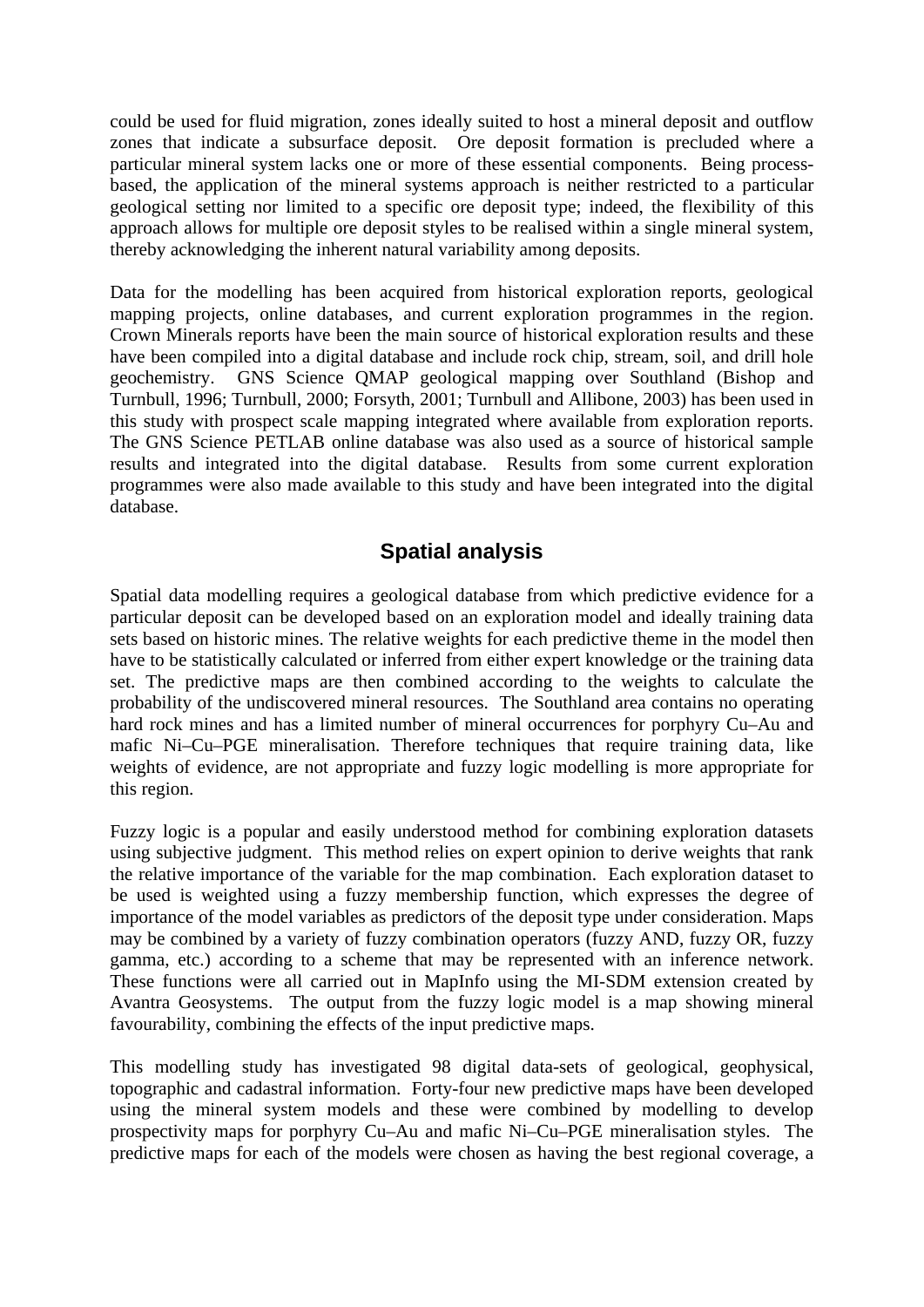significant association with the mineralisation model being considered, and where possible not to include layers with similar map patterns.

# **Porphyry Cu–Au mineralisation model**

Porphyry-related metal deposits are large-tonnage, generally low-grade, hydrothermal systems related to igneous intrusions emplaced at high crustal levels (Barnes and Lightfoot, 2005). Geologically, the deposits occur close to, or in, granitic intrusive rocks that are porphyritic in texture. There are usually several episodes of intrusive activity, with contemporaneous swarms of dykes and intrusive breccias. The host rocks can be any kind of lithology, and often there are wide zones of closely fractured and altered rock surrounding the intrusions as a result of widespread hydrothermal activity. Mineralisation in porphyry deposits occurs mostly in fractures or in the adjacent alteration zones.

Evidence for appropriate sources of metal, fluid and energy to drive the mineral system mainly comes from regional scale geology, whole rock geochemistry, magnetic data and historic mineral occurrences. The geology of the region comprises a variety of calc-alkaline plutons of gabbro, diorite and granite, of mostly Triassic-Cretaceous ages. The Triassic-Cretaceous continental margin suites have the most potential for porphyry Cu–Au mineralisation. Potential sources of metals and energy have been confirmed by the presence of contemporaneous intermediate volcanics and intrusives ranging from diorite through to leucogranite in composition.

The source fluids and metals within a mineral system have to be able to migrate effectively to a site of deposition for economic quantities of metals to be present. The evidence for migration of fluids comes entirely from geological mapping at regional and prospect scales. For porphyry mineralisation potential transport pathways for metals have been confirmed in the permit region with the identification of pre– to syn–intrusion second order faults that have numerous fault intersections and jogs that can localise hydrothermal fluid flow. The presence of hydrothermal fluids associated with porphyry intrusion is also confirmed by breccias in the intrusions and their host rocks.

The formation and type of trap is one of the most important variables in any mineral system as the trap will determine the size and continuity of any resulting ore body. The trap may influence depositional processes, therefore grade continuity, and the type of trap present in a mineral system can be assessed using geological and geophysical data to look for lithological or structural controls on mineralisation. The size of trap can be assessed using low level geochemical data to map the probable extent of the mineralising system, either by using the metal of interest or pathfinder elements. The distribution of alteration zones may also provide information on the scale of the mineral system. Potential trap sites for porphyry mineralisation in the permit area have been modelled using lithology (e.g. carbonate host rocks make excellent trap sites for porphyry mineralisation) and where vein type and density are used as evidence for hydrothermal fluid trapping. The possible scale of porphyry mineralisation was assessed using a combination of anomalous rock, stream sediment and soil values for Ag, Au, Cu, and Mo.

The efficiency of the processes controlling the deposition of the metals of interest in a mineral system is critical to the grade and continuity of economic mineralisation in an ore deposit. Due to the lack of fluid chemistry and limited sulphide and alteration distribution mapping in the region, the best evidence for the efficiency of metal distribution comes from economically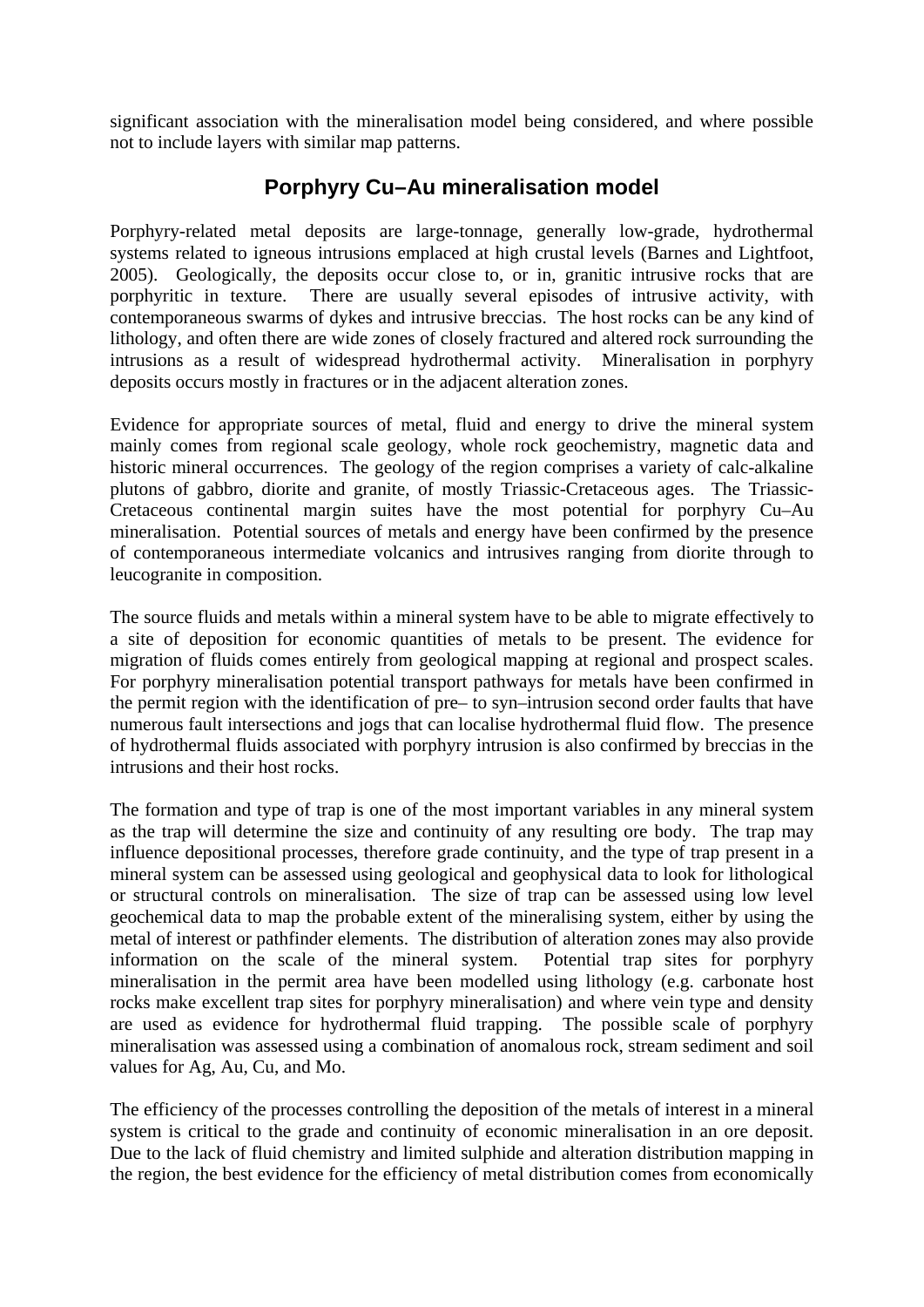significant geochemical anomalism for gold, copper and molybdenum in the porphyry mineral system.

Predictive themes were generated for the model using the mineral systems concept for porphyry Cu–Au mineralisation described above. Sixteen from forty–four predictive maps were used in the model (Table 1) as they had the best coverage and were the most suitable for indentifying mineralisation in the region. Each theme was converted into two or three classifications using statistical and spatial analysis. These classes were assigned a Fuzzy Value that weighted the themes when all the evidence was combined to create the final model.

| <b>Spatial Variable</b>                          | <b>Measure</b>                                                 | <b>Theme Code</b>    | <b>Fuzzy Value</b>         |
|--------------------------------------------------|----------------------------------------------------------------|----------------------|----------------------------|
| <b>P1: Extraction from</b>                       |                                                                |                      |                            |
| <b>Sources</b>                                   |                                                                |                      |                            |
| <b>Intermediate Intrusives</b>                   | Source of metals or fluids.                                    | <b>NZMDiorite</b>    | Cover $0.1$ ,              |
|                                                  |                                                                |                      | Diorite 0.7,               |
|                                                  |                                                                |                      | <b>Host 0.01</b>           |
| Contemporaneous                                  | Level of intrusive activity in the crust.                      | <b>NZMCoMag</b>      | Cover $0.1$ ,              |
| Intermediate volcanics                           | Identifying those areas where igneous activity                 |                      | CoMag 0.4,                 |
|                                                  | is near surface.                                               |                      | <b>Host 0.01</b>           |
| Stream Sed. anomalous                            | Geochemical pathfinder that has a large                        | <b>NZMCuSS</b>       | $Cu$ >70ppm 0.4,           |
| Cu                                               | geochemical signature due to dispersion down                   |                      | Background 0.01            |
|                                                  | rivers and streams.                                            |                      |                            |
| Stream Sed. anomalous                            | Geochemical pathfinder that has a large                        | <b>NZMMoSS</b>       | Mo>3ppm 0.4,               |
| Mo                                               | geochemical signature due to dispersion down                   |                      | Background 0.01            |
| Stream Sed. anomalous                            | rivers and streams.<br>Geochemical pathfinder that has a large | <b>NZMAuSS</b>       | Anomalous Au 0.3,          |
| Au                                               | geochemical signature due to dispersion down                   |                      | Background 0.01            |
|                                                  | rivers and streams.                                            |                      |                            |
| Intrusives older than                            | Source of heat and metals in relation to cover                 | <b>NZMIntFelsInt</b> | Cover $0.1$ ,              |
| Cretaceous                                       | rocks.                                                         |                      | Intrusive 0.2,             |
|                                                  |                                                                |                      | <b>Host 0.01</b>           |
| <b>P2: Migration to Trap</b>                     |                                                                |                      |                            |
| <b>Second Order Faults</b>                       | Structural control.                                            | NZM2OFaultBuf        | Fault 0.2.                 |
|                                                  |                                                                |                      | Cover $0.1$ ,              |
|                                                  |                                                                |                      | Rock 0.01.                 |
| Carbonate rich host                              | Chemical trap with reactive host rock.                         | <b>NZMCarbHost</b>   | Carbonate 0.5,             |
| lithology                                        |                                                                |                      | Rock 0.01,                 |
|                                                  |                                                                |                      | Cover 0.1.                 |
| Fault Jogs                                       | Mineralisation controlled by fault jogs as                     | NZMFaultJogBuf       | Rock 0.01,                 |
|                                                  | interpreted using MI-SDM fault analysis tool.                  |                      | Jog 0.3,                   |
|                                                  |                                                                |                      | Cover $0.1$ .              |
| P3: Formation of Trap                            | Source of metals or fluids.                                    |                      |                            |
| Cu rich or porphyritic<br>intermediate intrusive |                                                                | NZMFertileDiorite    | Cover 0.1,<br>Fertile 0.9, |
| rocks.                                           |                                                                |                      | <b>Host 0.01</b>           |
| Rock and soil                                    | Geochemical pathfinder for gold, which has a                   | <b>NZMAuSoilRock</b> | Anomalous Au 0.4,          |
| anomalous Au                                     | larger geochemical signature within alteration                 |                      | Background 0.01,           |
|                                                  | halos around gold deposits.                                    |                      | Cover 0.1.                 |
| Rock and soil                                    | Geochemical pathfinder that can define areas                   | <b>NZMCuSoilRock</b> | Cu>120ppm 0.9,             |
| anomalous Cu                                     | of anomalism. Widespread areas of low level                    |                      | Background 0.01,           |
|                                                  | anomalism increase the probability of                          |                      | cover 0.1.                 |
|                                                  | continuous large tonnages of economic                          |                      |                            |
|                                                  | mineralisation.                                                |                      |                            |
| Rock and soil                                    | Geochemical pathfinder that can define areas                   | NZMMoSoilRock        | Mo>15ppm 0.9,              |
| anomalous Mo                                     | of anomalism. Widespread areas of low level                    |                      | Background 0.01,           |
|                                                  | anomalism increase the probability of                          |                      | cover 0.1.                 |
|                                                  | continuous large tonnages of economic                          |                      |                            |
|                                                  | mineralisation.                                                |                      |                            |
| P4: Deposition of                                |                                                                |                      |                            |
| <b>Metal</b>                                     |                                                                |                      |                            |
| Rock and drill sample                            | Geochemical measure of extent of high grade                    | NZMAuGrade           | Economic 0.45,             |

**Table 1.** Fuzzy membership functions and themes in the Porphyry Cu-Au model.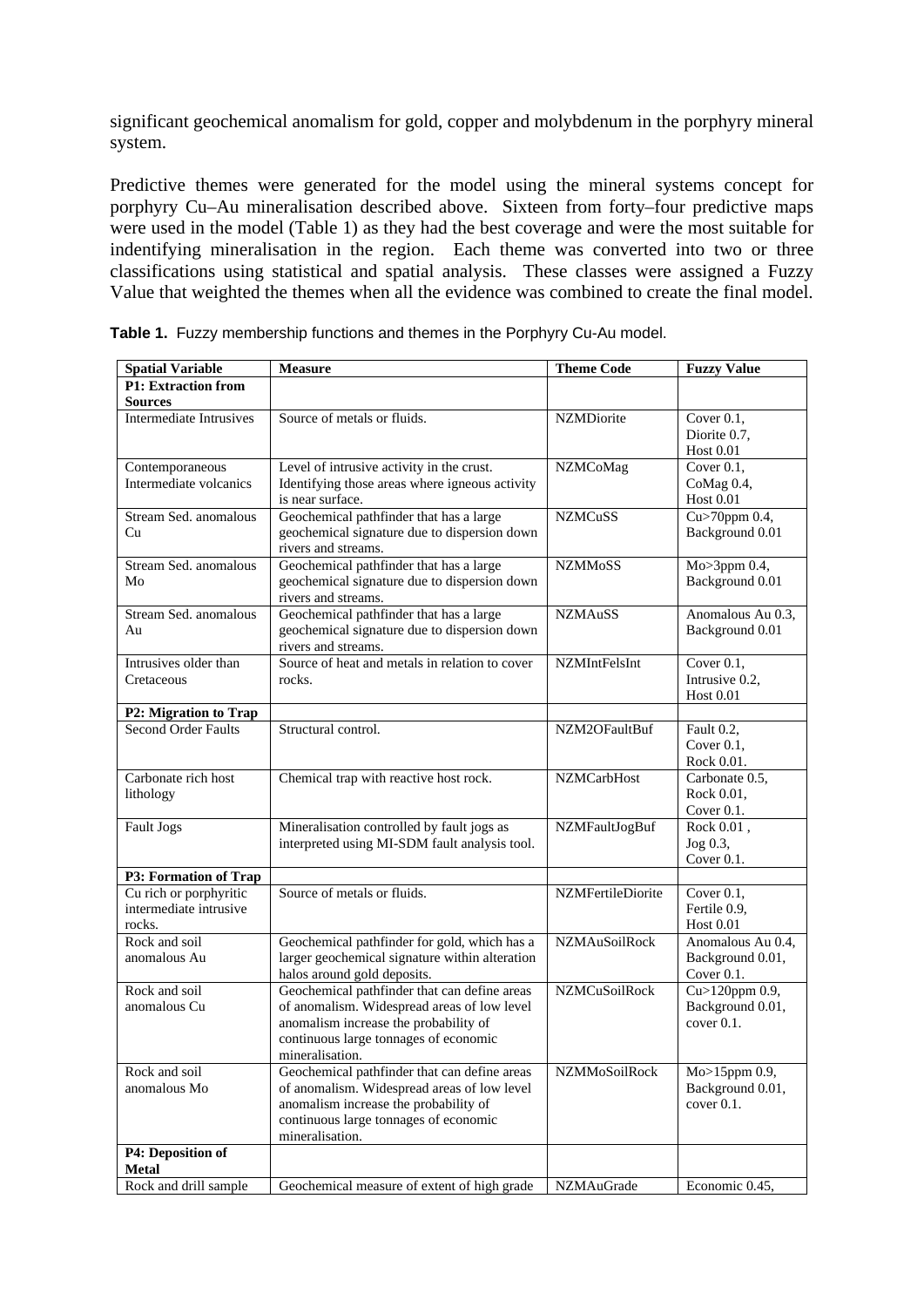| <b>Spatial Variable</b>                    | <b>Measure</b>                                                                                                                                                                            | <b>Theme Code</b> | <b>Fuzzy Value</b>                                 |
|--------------------------------------------|-------------------------------------------------------------------------------------------------------------------------------------------------------------------------------------------|-------------------|----------------------------------------------------|
| economic grade Au                          | mineralisation with larger zones of economic<br>grades increasing the probability of                                                                                                      |                   | Background 0.1,<br>Cover $0.1$ .                   |
|                                            | continuous shoots of high grade<br>mineralisation.                                                                                                                                        |                   |                                                    |
| Rock and drill sample<br>economic grade Cu | Geochemical measure of extent of high grade<br>mineralisation with larger zones of economic<br>grades increasing the probability of<br>continuous shoots of high grade<br>mineralisation. | <b>NZMCuGrade</b> | Economic 0.95.<br>Background 0.1,<br>Cover $0.1$ . |
| Rock and drill sample<br>economic grade Mo | Geochemical measure of extent of high grade<br>mineralisation with larger zones of economic<br>grades increasing the probability of<br>continuous shoots of high grade<br>mineralisation. | <b>NZMMoGrade</b> | Economic 0.95,<br>Background 0.1,<br>Cover $0.1$ . |

A decision tree illustrating the model is shown in Figure 1. The predictive maps for the model in this study were initially combined using the fuzzy OR operator to create four resultant predictive maps representing the source, migration, traps, and deposition sub– processes within the mineral system. These predictive mineral system maps were then combined using the fuzzy SUM operator. The fuzzy OR operator combines the model themes so that the maximum value of any location from the inputs is carried through to the next level in the model. The fuzzy SUM operator combines the mineral system predictive themes so that the evidence for each phase of the mineral system reinforces the others where they overlap. Overlapping themes therefore increase the model results.



**Figure 1.** Decision tree for porphyry Cu–Au model listing model themes (for codes see Table 1).

# **Mafic Ni–Cu–PGE mineralisation model**

Deposits containing nickel, copper and platinum group elements occur as sulphide concentrations associated with a variety of mafic and ultramafic magmatic rocks. The magmas originate in the upper mantle, below the Earth's crust, and contain small amounts of nickel, copper, PGE, and variable amounts of sulphur. As the magmas ascend upward through the crust, they cool as they pass through crustal rocks. If the original sulphur content of the magma is sufficient, or if sulphur is added from crustal wallrocks, a separate sulphide liquid forms as droplets dispersed through the magma. Nickel, copper, PGE, as well as iron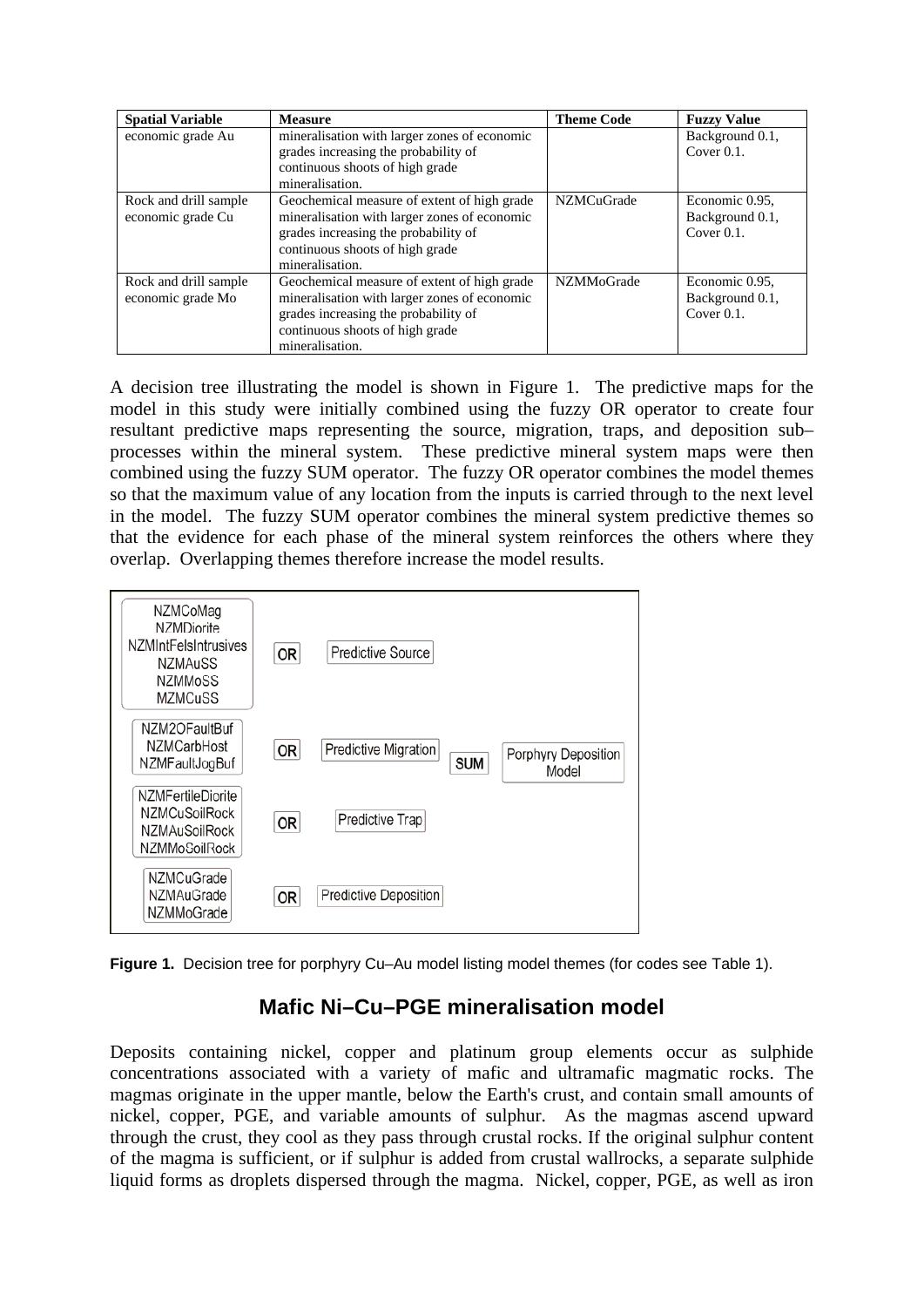favour the sulphide liquid. When sulphide droplets form they sink towards the base of the magma because of their greater density and concentrations of the sulphide liquid crystallises as the magma cools to form the ore deposits. Sulphide–rich Ni–Cu–PGE deposits achieve their concentrations mostly through the settling effects of gravity. Consequently in virtually all magmatic bodies the sulphide–rich ores are most likely to be found at the base of these bodies. Ore bearing intrusions can be found in deeply eroded terrains, where mid-crustal magma chambers were intruded into host rocks containing sulphide-rich bands. Subsequent erosion reveals remnants of these now-solidified magma bodies at the surface (Candela and Piccoli, 2005).

Mafic Ni–Cu–PGE mineralisation in Southland is associated with the Permian mafic intraoceanic suites. Potential sources of metals and energy have been confirmed by the presence of sills, dykes or plutons of mafic to ultramafic composition between 300-245Ma. There is only limited magnetic data available for the area so consequently the potential for zones of ultramafic lithologies within the mafic bodies could not be assessed nor could the location or extent of intrusive lithologies concealed by cover units in the region. Metals in mafic mineral systems are transported to their site of deposition by sulphides, which can be formed due to fractional crystallisation, magma mixing or host rock contamination. The detail of the geological data in the Southland region does not allow for confirmation of magma mixing or concentration of sulphide in mafic melts. However, in this study fractional crystallisation has been inferred from the presence of cumulate lithologies, mafic pegmatites, and layering in the mafic intrusions. There are also sulphide rich country rocks that may have provided additional sulphur by host rock contamination during magma movement.

Potential trap sites for mafic Ni–Cu–PGE mineralisation in the region have been modelled in a similar way to the porphyry mineral system. Unfortunately the detail of the geological mapping is not sufficient to target potential trap sites or identify the basal contact zones of the mafic intrusions. In fact, one of the major exploration challenges for finding basal sulphide deposits is determining the pre–deformational geometries and younging directions of the intrusions (Hoatson et al., 2006). The geological data were sufficient enough to identify those intrusions with sufficient size to produce the volumes of magma required to deposit mineralisation. The potential size and distribution of mafic Ni–Cu–PGE mineralisation was assessed using a combination of anomalous rock, stream sediment and soil values for Ni, Pt, Pd, Cu and Co. Copper and cobalt were particularly useful as they can usually be associated directly with hard rock mafic mineralisation. The best evidence for the efficiency of metal distribution comes from economically significant geochemical anomalism of nickel, platinum and copper as well as rock units that are enriched in the platinum group elements.

As for the porphyry Cu–Au model, forty-four themes were derived from the digital databases, and fifteen of those (Table 2) were selected for use in the model and a decision tree (Fig. 3) was developed. The predictive maps for this model were initially combined using the fuzzy OR operator to create four resultant predictive maps representing the mineral system elements and these were then combined using the fuzzy SUM operator.

| <b>Spatial Variable</b>            | <b>Measure</b>                   | <b>Theme Code</b> | <b>Fuzzy Value</b> |
|------------------------------------|----------------------------------|-------------------|--------------------|
| <b>P1: Extraction from Sources</b> |                                  |                   |                    |
| Presence of sills, dykes or        | Presence of mantle derived melt. | <b>NZMMafics</b>  | Mafic 0.5,         |
| plutons of mafic to ultramafic     |                                  |                   | Rock 0.001,        |
| composition 300-245Ma.             |                                  |                   | Cover $0.1$ .      |
| Presence of hard rock or           | Evidence of PGE. Ni and Cu metal | NZMMaficMinOcc    | MinOcc $0.5$ .     |

**Table 2.** Fuzzy membership functions and themes in the Mafic Ni–Cu PGE model.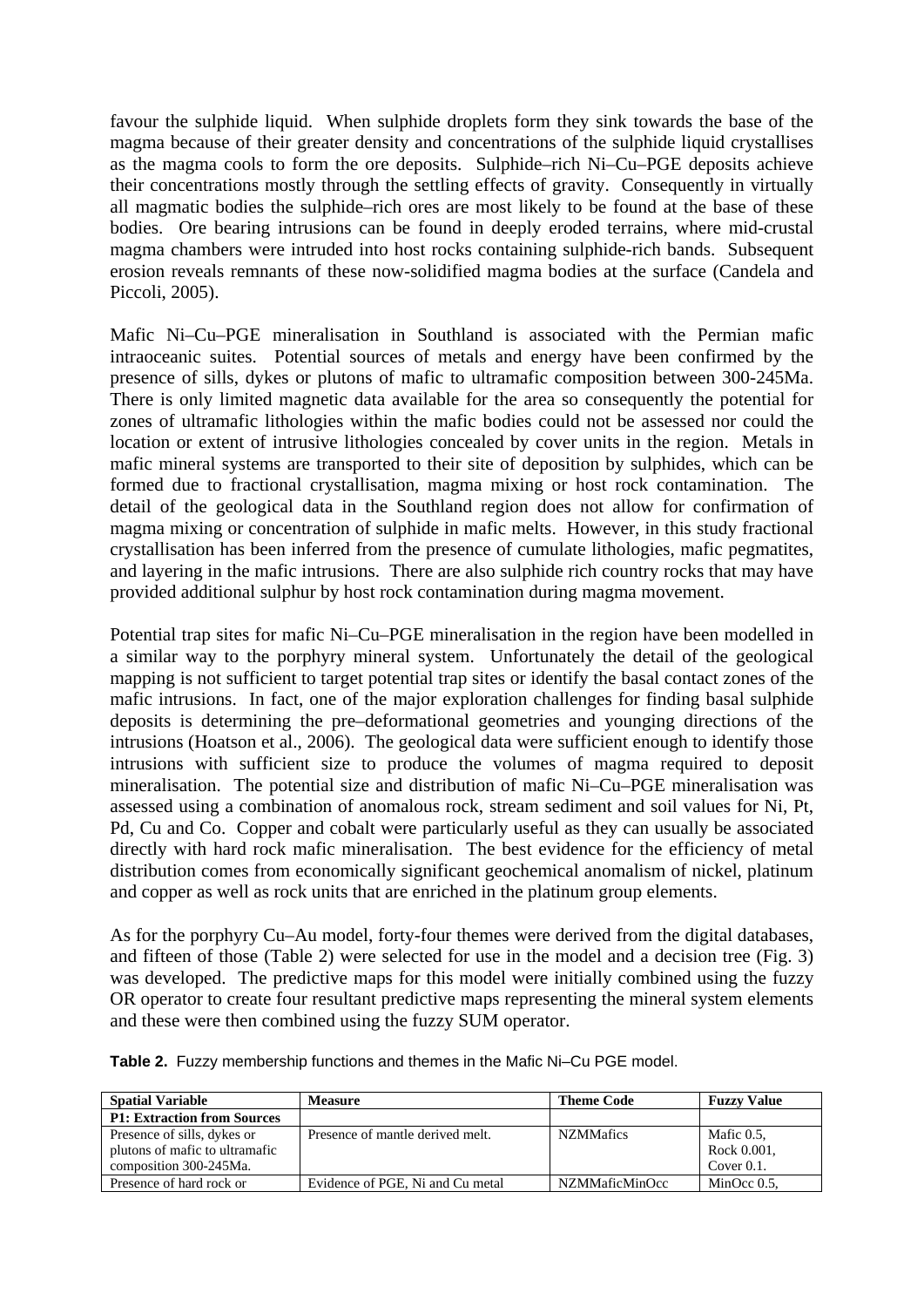| <b>Spatial Variable</b>                                     | <b>Measure</b>                                                                       | <b>Theme Code</b>        | <b>Fuzzy Value</b>                  |
|-------------------------------------------------------------|--------------------------------------------------------------------------------------|--------------------------|-------------------------------------|
| alluvial PGE mineralisation.                                | present.                                                                             |                          | Rock 0.001,<br>Cover 0.1.           |
| Stream Sed. anomalous Ni                                    | Geochemical pathfinder that has a larger<br>signature due to dispersion down rivers. | <b>NZMNiSS</b>           | Ni>66ppm 0.55,<br>Background 0.001  |
| Stream Sed. anomalous Pt                                    | Geochemical pathfinder that has a larger<br>signature due to dispersion down rivers. | <b>NZMPtSS</b>           | Pt>0.04ppm 0.6,<br>Background 0.001 |
| Presence of rocks with                                      | Presence of mantle derived melt.                                                     | NZMMgRich                | MgRich 0.95,                        |
| continental tholeiitic or                                   |                                                                                      |                          | Rock 0.001,                         |
| komatiitic compositions $> 18\%$<br>$MgO$ or < 1% TiO2.     |                                                                                      |                          | Cover $0.1$ .                       |
| P2: Migration to Trap                                       |                                                                                      |                          |                                     |
| Presence of layering.                                       | Fractional Crystallisation                                                           | NZMMaficLayered          | Layered 0.85,                       |
|                                                             |                                                                                      |                          | Rock 0.001,<br>Cover 0.1            |
| Presence of cumulates (dunite,                              | Fractional Crystallisation                                                           | <b>NZMMaficCumulates</b> | Cumulate 0.75,                      |
| peridotite, picrite, wehrlite,<br>harzburgite, lherzolite & |                                                                                      |                          | Rock 0.001,<br>Cover 0.2            |
| websterite, pyroxenites,                                    |                                                                                      |                          |                                     |
| anorthosite, troctolite, norite).                           |                                                                                      |                          |                                     |
| P3: Formation of Trap                                       |                                                                                      |                          |                                     |
| Rock and soil anomalous Cu                                  | Geochemical pathfinder that can define                                               | <b>NZMCuSoilRock</b>     | Cu>120ppm 0.75,                     |
|                                                             | areas of anomalism. Widespread areas of<br>low level anomalism increase the          |                          | Background 0.01,<br>cover 0.1.      |
|                                                             | probability of continuous large tonnages                                             |                          |                                     |
|                                                             | of economic mineralisation.                                                          |                          |                                     |
| Rock and soil anomalous Ni                                  | Geochemical pathfinder that can define                                               | <b>NZMNiSoilRock</b>     | Ni>116ppm 0.8,                      |
|                                                             | areas of anomalism. Widespread areas of                                              |                          | Background                          |
|                                                             | low level anomalism increase the<br>probability of continuous large tonnages         |                          | 0.001,<br>cover 0.1.                |
|                                                             | of economic mineralisation.                                                          |                          |                                     |
| Rock and soil anomalous Pt                                  | Geochemical pathfinder that can define                                               | <b>NZMPtSoilRock</b>     | Pt>0.05ppm 0.9,                     |
|                                                             | areas of anomalism. Widespread areas of                                              |                          | Background                          |
|                                                             | low level anomalism increase the<br>probability of continuous large tonnages         |                          | 0.001,<br>cover 0.1.                |
|                                                             | of economic mineralisation.                                                          |                          |                                     |
| Presence of mafic intrusives >                              | Evidence for sufficient volume of magma                                              | <b>NZMMaficSize</b>      | Mafic 0.7,                          |
| 300m thick                                                  | to allow fractional crystallisation and                                              |                          | Rock 0.001,                         |
| <b>P4: Deposition of Metal</b>                              | possible sulphur enrichment.                                                         |                          | Cover $0.1$ .                       |
| Evidence for magma enriched                                 | Evidence for metals of interest being                                                | NZMMaficMineralised      | Mineralised 0.6                     |
| in PGE, Cu or Ni                                            | present in mafic magma.                                                              |                          | Rock 0.001,                         |
|                                                             |                                                                                      |                          | Cover 0.1.                          |
| Rock and drill sample economic                              | Geochemical measure of extent of high                                                | <b>NZMCuGrade</b>        | Economic 0.85,                      |
| grade Cu                                                    | grade mineralisation with larger zones of<br>economic grades increasing the          |                          | Background<br>0.001,                |
|                                                             | probability of continuous shoots of high                                             |                          | Cover $0.1$ .                       |
|                                                             | grade mineralisation.                                                                |                          |                                     |
| Rock and drill sample economic                              | Geochemical measure of extent of high                                                | NZMNiGrade               | Economic 0.9,                       |
| grade Ni                                                    | grade mineralisation with larger zones of<br>economic grades increasing the          |                          | Background<br>0.001,                |
|                                                             | probability of continuous shoots of high                                             |                          | Cover 0.1.                          |
|                                                             | grade mineralisation.                                                                |                          |                                     |
| Rock and drill sample economic                              | Geochemical measure of extent of high                                                | <b>NZMPtGrade</b>        | Economic 0.95,                      |
| grade Pt                                                    | grade mineralisation with larger zones of                                            |                          | Background                          |
|                                                             | economic grades increasing the<br>probability of continuous shoots of high           |                          | 0.001,<br>Cover $0.1$ .             |
|                                                             | grade mineralisation.                                                                |                          |                                     |
| Rock and drill sample economic                              | Geochemical measure of extent of high                                                | NZMPdGrade               | Economic 0.9,                       |
| grade Pd                                                    | grade mineralisation with larger zones of                                            |                          | Background                          |
|                                                             | economic grades increasing the<br>probability of continuous shoots of high           |                          | 0.001,<br>Cover 0.1.                |
|                                                             | grade mineralisation.                                                                |                          |                                     |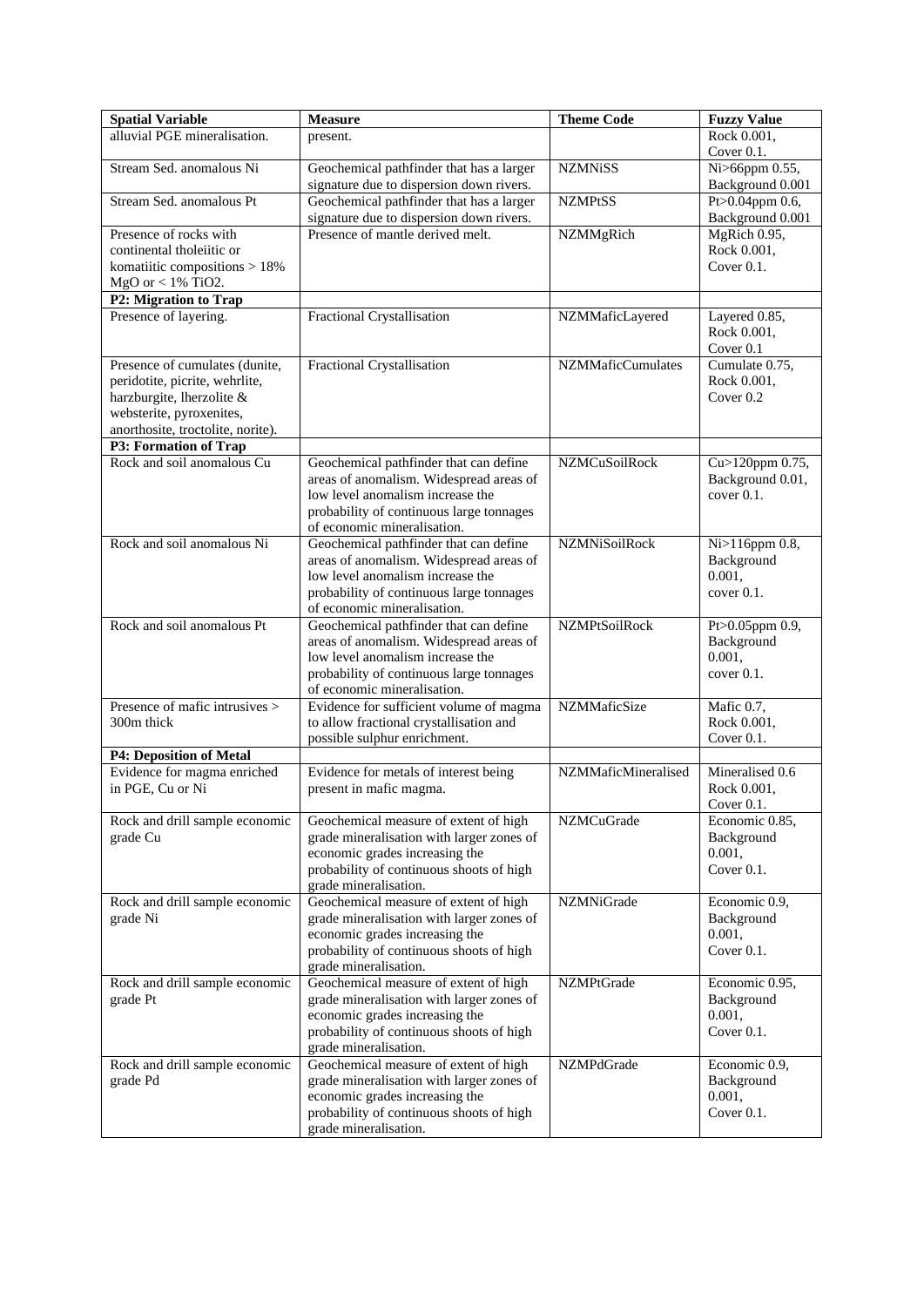

**Figure 2.** Decision tree for Mafic Ni–Cu–PGE model listing model themes (for codes see Table 2).

### **Results**

After all the themes have been combined using the fuzzy membership functions the resulting map shows the probability of the particular mineral system having been present in the study region (Fig. 3). The two models for mineralisation in Southland have identified the most prospective areas for porphyry Cu–Au and mafic Ni–Cu–PGE mineralisation. The modelling has successfully identified known areas for both types of mineralisation in the Longwood Range, Otama, and the Greenhills area supporting the validity of this model as a predictor for mineralisation in Southland. The results have reduced the search area in Southland down to 3% of the study area for porphyry mineralisation and to 6% for mafic mineralisation. All of these areas at the time of this paper are being actively explored and are covered by prospecting or exploration permits. This study has enabled mineral explorers to target their exploration more effectively, ensure they are using the right exploration tools, and to make more objective management decisions while quickly moving closer toward finding an ore deposit.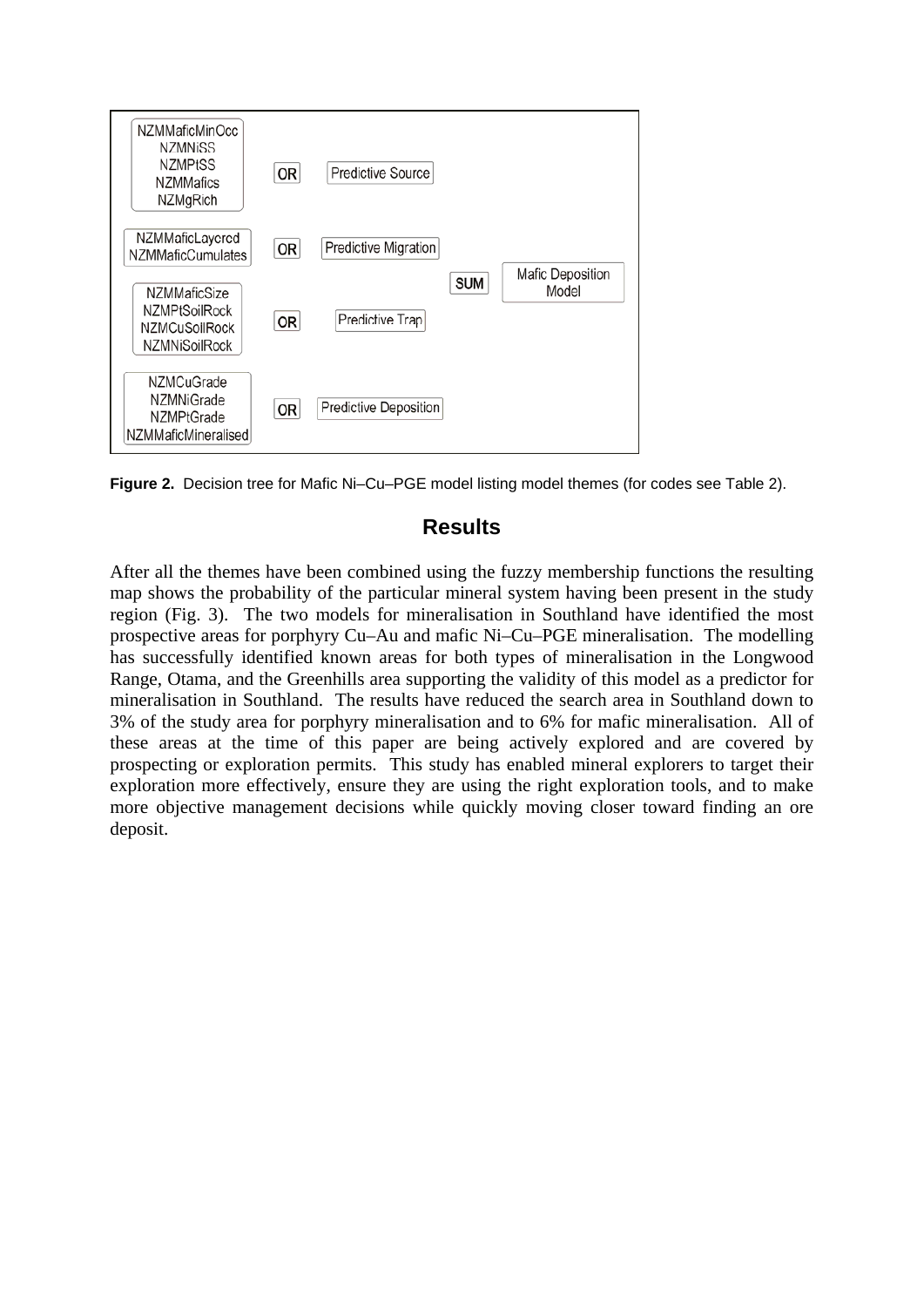

**Figure 3.** Prospectivity modelling results for the Southland region. A. Map of porphyry Cu–Au mineralisation. B. Map of mafic Ni–Cu–PGE mineralisation. Results shown by filled regions with prospectivity increasing from prospective (light grey regions) to highly prospective (black regions). Study region (bold black line) shown with major roads and place names for reference.

#### **Acknowledgements**

Lodestar Resources Ltd, Paramount Platinum Ltd, and Continental Resources Ltd are thanked for allowing the results from their recent exploration in New Zealand to be used in this paper. Grange Resources Ltd, Barry MacDonell and Shaun Clements are also thanked for supporting this project. The authors would like to acknowledge Crown Minerals for providing historical reports and digital datasets. We would also like to thank Avantra Geosystems for the use of their specialised computer software which was used extensively throughout this project.

#### **References**

- Barnes, S.-J. and Lightfoot, P. C. 2005. Formation of magmatic nickel sulphide deposits and processes affecting their copper and platinum group element contents. In: *Economic Geology: One hundredth anniversary volume*, Hedenquist, J. W., Thompson, J. F. H., Goldfarb, R. J. & Richards, J. P., Society of Economic Geologists, Ottawa, Canada.
- Bishop, D. G. and Turnball, I. M. 1996. Geology of the Dunedin Area, GNS Sciences, Lower Hutt, New Zealand.
- Bonham-Carter, G. F. 1994. Geographic Information Systems for Geoscientists: Modelling with GIS, Pergamon, United Kingdom.
- Candela, P. A. and Piccoli, P. M. 2005. Magmatic processes in the development of porphyry-type ore systems. In: *Economic Geology: One hundredth anniversary volume*, Hedenquist, J. W., Thompson, J. F. H., Goldfarb, R. J. & Richards, J. P., Society of Economic Geologists, Ottawa, Canada.

Forsyth, P. J. 2001. Geology of the Waitaki Area, GNS Sciences, Lower Hutt, New Zealand.

Hoatson, D. M., Jaireth, S. & Jaques, A. L. 2006. Nickel sulfide deposits in Australia: Characteristics, resources, and potential. Ore Geology Reviews 29, 177-241.